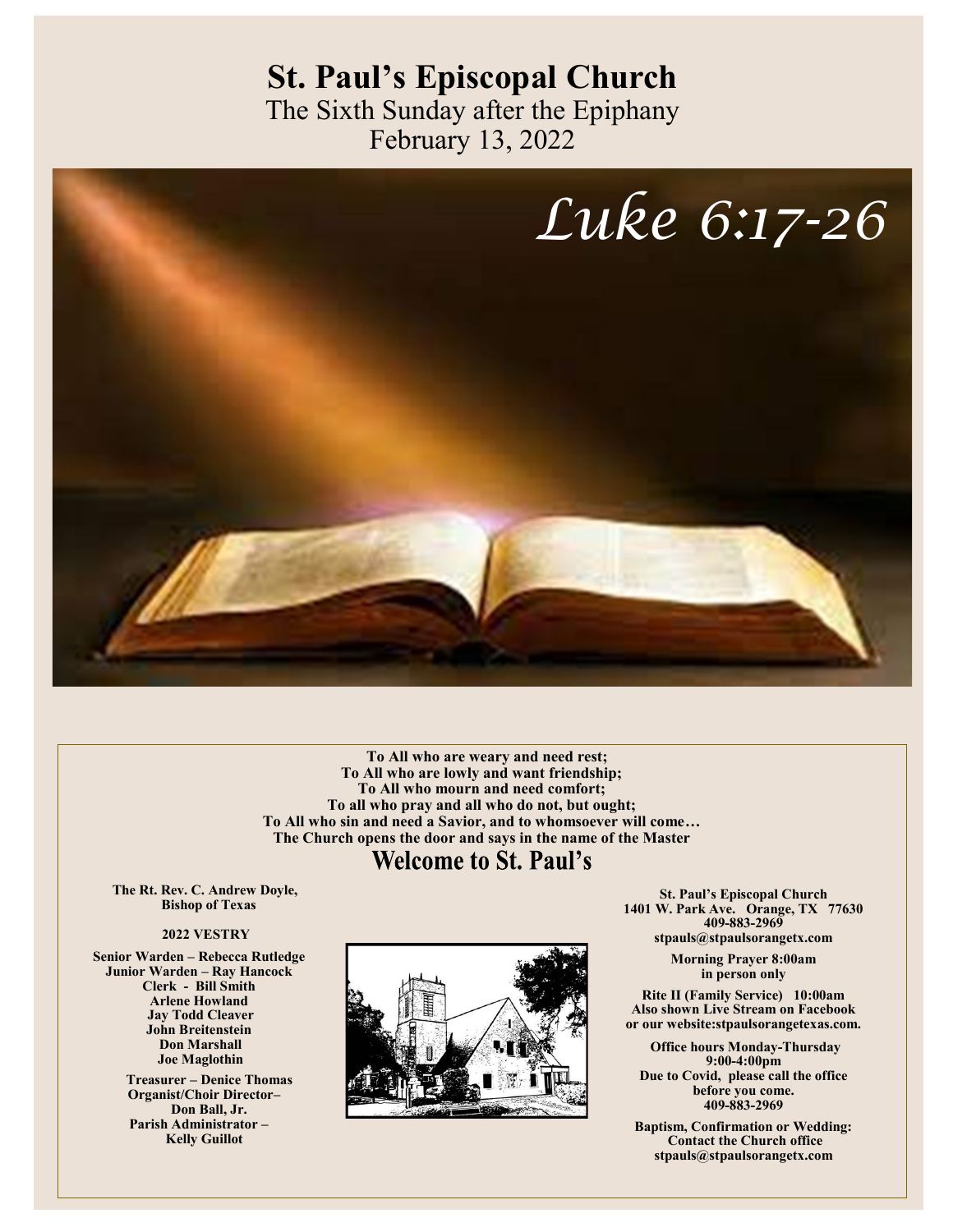# **The Sixth Sunday after the Epiphany –Morning Prayer: Rite Two**<br>The service is in the *Book of Common Prayer* (BCP), a blue book.

Hymns are in *The Hymnal*, a maroon book. Hymn numbers beginning with "S" are at the front of The Hymnal. Additional Hymns may be in LEV: Lift Every Voice and Sing II, or Renew, a paperback hymnal.

# **The Preparation**

### **The Processional Hymn** *Be Thou My Vision* Renew 151

*The Officiant:* Opening *(standing)* **BCP**, 75

At any Time

Grace to you, and peace, from God our Father, and the Lord Jesus Christ. Philippians 1:2

I was glad when they said to me, "Let us go into the house of the Lord." Psalm 122:1

Let the words of my mouth, and the meditation of my heart, be acceptable in your sight, O Lord, my strength and my redeemer. Psalm 19:14

Send out your light and your truth, that they may lead me, and bring me to your holy hill, and to your dwelling. Psalm 43:3

The Lord is in his holy temple; let all the earth keep silence before him. Habakkuk 2:20

The hour coming, and now is, when the true worshipers will worship the Father in spirit and in truth; for such he Father seeks to worship him. John 4:23

Thus says the high and lofty One who inhabits eternity, whose name is Holy," I dwell in the high and holy place and also with the one who has a contrite and humble spirit, to revive the spirit of the humble and to revive the heart of the contrite." Isaiah 57:15 Gloria *Glory to God in the Highest* S-280

**Confession of Sin** (kneeling) **BCP** 79

*The Officiant says to the people:*

Dearly beloved, we have come together in the presence of Almighty God our heavenly Father, to set forth his praise, to hear his holy Word, and to ask, for ourselves and on behalf of others, those things that are necessary for our life and our salvation. And so that we may prepare ourselves in heart and mind to worship him, let us kneel in silence, and with penitent and obedient hearts confess our sins, that we may obtain forgiveness by his infinite goodness and mercy.

### *Silence may be kept.*

### *Officiant and People together, all kneeling:*

Most merciful God, we confess that we have sinned against you in thought, word, and deed, by what we have done, and by what we have left undone. We have not loved you with our whole heart; we have not loved our neighbors as ourselves. We are truly sorry and we humbly repent. For the sake of your Son Jesus Christ, have mercy on us and forgive us; that we may delight in your will, and walk in your ways, to the glory of your Name. Amen.

The Absolution BCP 80 *The Celebrant alone stands and says*

Almighty God have mercy on us, forgive us all your sins through our Lord Jesus Christ, strengthen us in all goodness, and by the power of the Holy Spirit keep us in eternal life. Amen.

# **The Invitatory and Psalter**

*All stand*

*Officiant:* Lord, open our lips. *People:* And our mouth shall proclaim your praise.

### *Officiant and People:*

Glory to the Father, and to the Son, and to the Holy Spirit: as it was in the beginning, is now, and will be forever. Amen. Alleluia

*Officiant:* Alleluia. The Spirit of the Lord renews the face of the earth: Come let us adore him. Alleluia.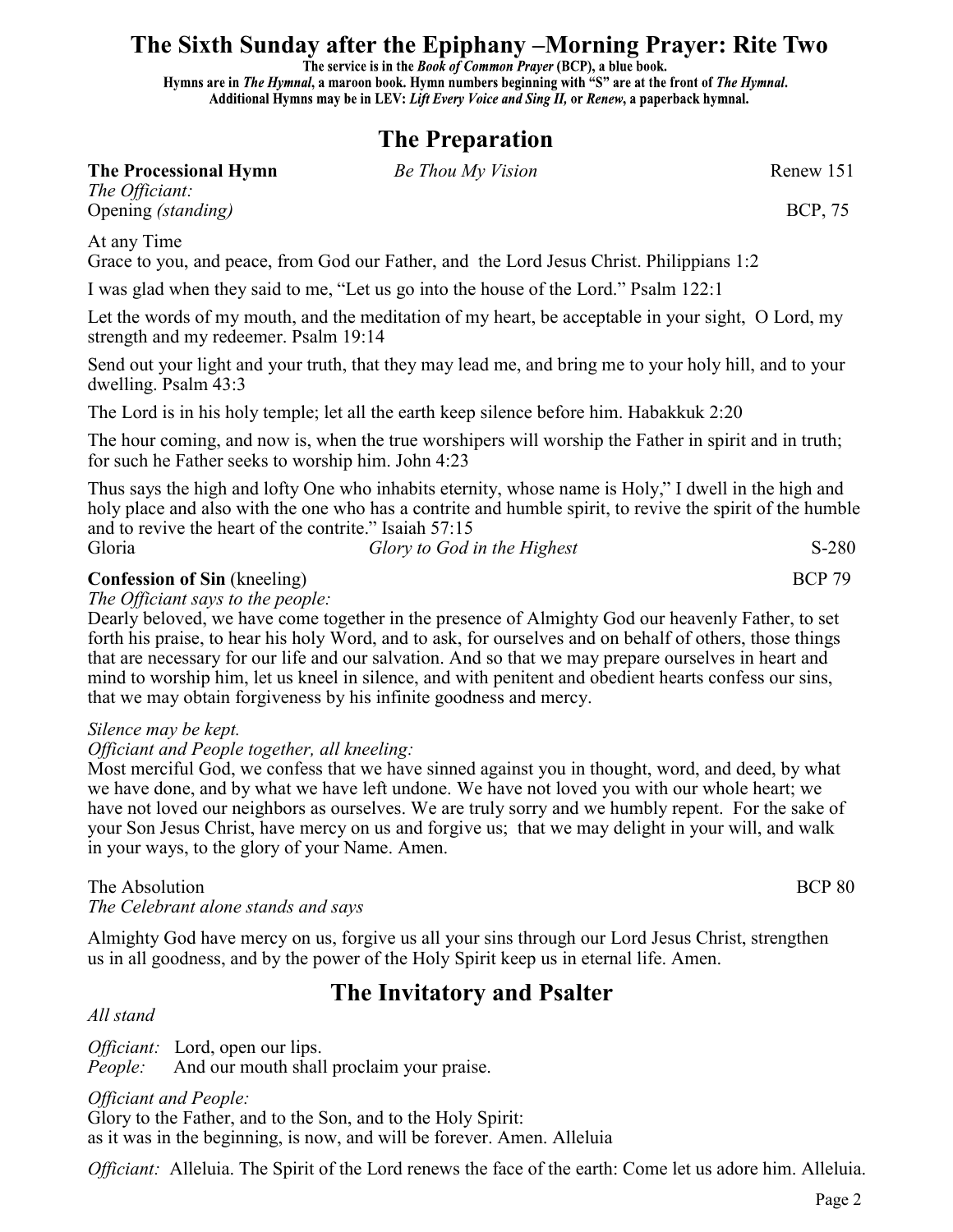### **Venite Psalm 95:1-7** BCP 82

Come, let us sing to the Lord; \* let us shout for joy to the Rock of our salvation. Let us come before his presence with thanksgiving \* and raise a loud shout to him with psalms. For the Lord is a great God, \* and a great King above all gods. In his hand are the caverns of the earth, \* and the heights of the hills are his also. The sea is his, for he made it, \* and his hands have molded the dry land. Come, let us bow down, and bend the knee, \* and kneel before the Lord our Maker. For he is our God, and we are the people of his pasture and the sheep of his hand. \* Oh, that today you would hearken to his voice! 

### **The Psalm Appointed** *(see readings insert)*

Glory to the Father, and to the Son, and to the Holy Spirit: \* as it was in the beginning, is now, and will be forever. Amen.

### **The Word of God**

13 **A Song of Praise** BCP 90 Benedictus es, Domine Song of the Three Young Men, 29-34

Glory to you, Lord God of our fathers; \* you are worthy of praise; glory to you. Glory to you for the radiance of your holy Name; \* we will praise you and highly exalt you for ever. Glory to you in the splendor of your temple; \* on the throne of your majesty, glory to you. Glory to you, seated between the Cherubim; \* we will praise you and highly exalt you for ever. Glory to you, beholding the depths; \* in the high vault of heaven, glory to you. Glory to you, Father, Son, and Holy Spirit; \* we will praise you and highly exalt you for ever .

### **The Second Lesson** *(see readings insert)*

### **17 The Song of Simeon BCP 93**

Nunc dimittis Luke 2:29-32

Lord, you now have set your servant free  $*$  to go in peace as you have promised; For these eyes of mine have seen the Savior, \* whom you have prepared for all the world to see: A Light to enlighten the nations, \* and the glory of your people Israel. Glory to the Father, and to the Son, and to the Holy Spirit: \* as it was in the beginning, is now, and will be for ever. Amen.

| Hymn              | May the Mind of Christ $(v. 1-3)$  | Renew 285             |
|-------------------|------------------------------------|-----------------------|
| <b>The Gospel</b> |                                    | (see readings insert) |
| Hymn              | May the Mind of Christ $(v. 4, 5)$ | Renew 285             |

### **The Apostles' Creed BCP 96**

*Officiant and People together, all standing:* I believe in God, the Father almighty, creator of heaven and earth. I believe in Jesus Christ, his only Son, our Lord. He was conceived by the power of the Holy Spirit and born of the Virgin Mary. He suffered under Pontius Pilate, was crucified, died, and was buried. He descended to the dead. On the third day he rose again. He ascended into heaven, and is seated at the right hand of the Father. He will come again to judge the living and the dead. I believe in the Holy Spirit, the holy catholic Church, the communion of saints, the forgiveness of sins, the resurrection of the body, and the life everlasting. Amen. **Page 3** and the life everlasting. Amen.

**The First Lesson** *(see readings insert)*

**The Sermon Miles Hall, III**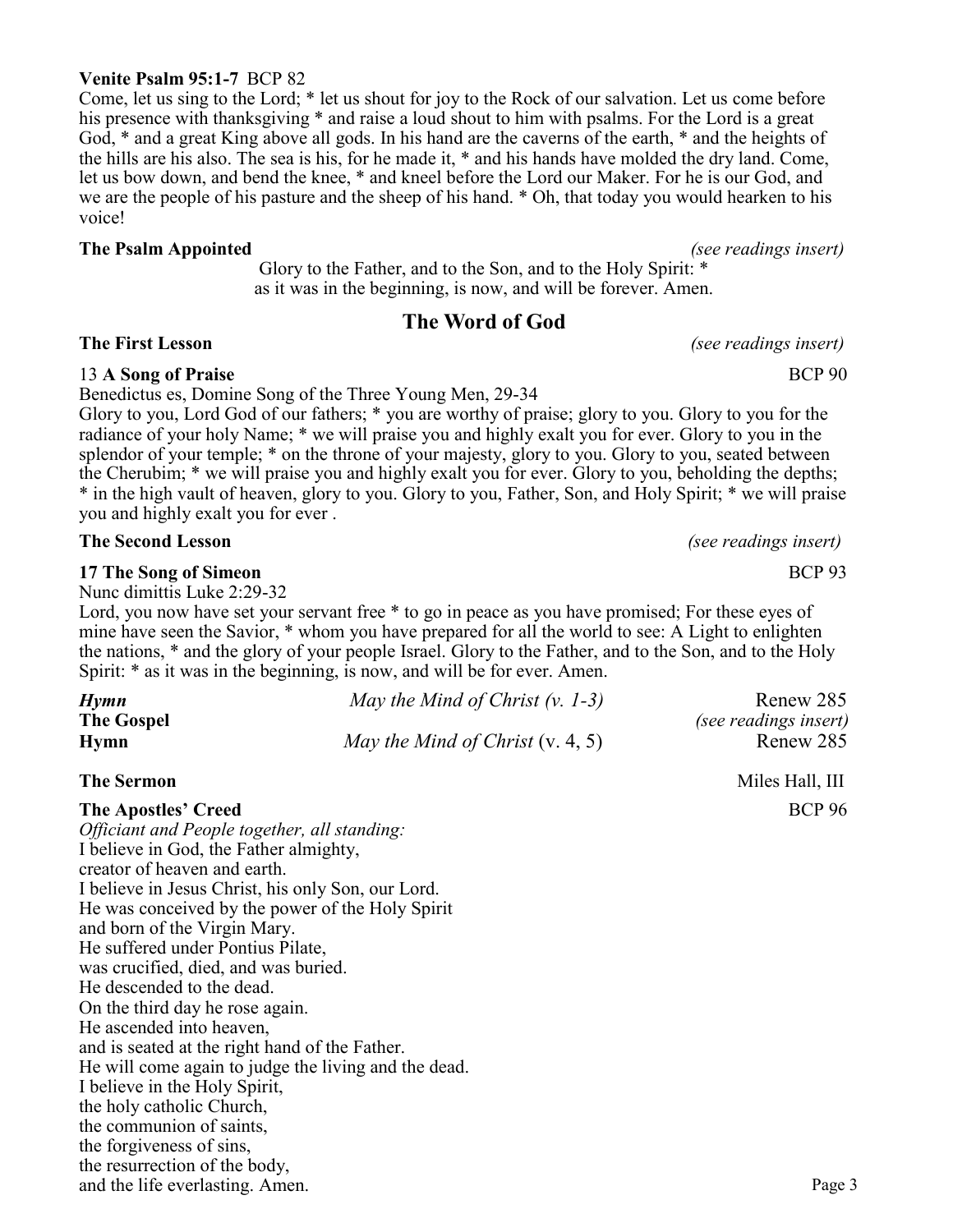*The people stand or kneel: Officiant:* The Lord be with you. *People:* And also with you. *Officiant:* Let us pray.

*Officiant and People:* Our Father, who art in heaven, hallowed be thy Name, thy kingdom come, your kingdom come, thy will be done, on earth as it is in heaven. Give us this day our daily bread. And forgive us our trespasses, as we forgive those as we forgive those who trespass against us. And lead us not into temptation, but deliver us from evil. For thine is the kingdom, and the power, and the glory, for ever and ever. Amen.

### **The Suffrage A** BCP 97

- V. Show us your mercy, O Lord;
- R. And grant us your salvation.
- V. Clothe your ministers with righteousness;
- R. Let your people sing with joy.
- V. Give peace, O Lord, in all the world;
- R. For only in you can we live in safety.
- V. Lord, keep this nation under your care;
- R. And guide us in the way of justice and truth.
- V. Let your way be known upon earth;
- R. Your saving health among all nations.
- V. Let not the needy, O Lord, be forgotten;
- R. Nor the hope of the poor be taken away.
- V. Create in us clean hearts, O God;
- R. And sustain us with your Holy Spirit.

*The Officiant then says one or more of the following Collects:* The Collect of the Day *See reading insert*

### *A Collect for Sundays* BCP 98

O God, you make us glad with the weekly remembrance of the glorious resurrection of your Son our Lord: Give us this day such blessing through our worship of you, that the week to come may be spent in your favor; through Jesus Christ our Lord. *Amen*.

### A Prayer for Mission BCP 100

Almighty and everlasting God, by whose Spirit the whole body of your faithful people is governed and sanctified: Receive our supplications and prayers which we offer before you for all members of your holy Church, that in their vocation and ministry they may truly and devoutly serve you; through our Lord and Savior Jesus Christ. Amen.

| Sanctus        | Holy, Holy, Holy Lord | Hymnal $#S-130$ |
|----------------|-----------------------|-----------------|
| Announcements  |                       |                 |
| Offertory Hymn | Blest are They        | Choir           |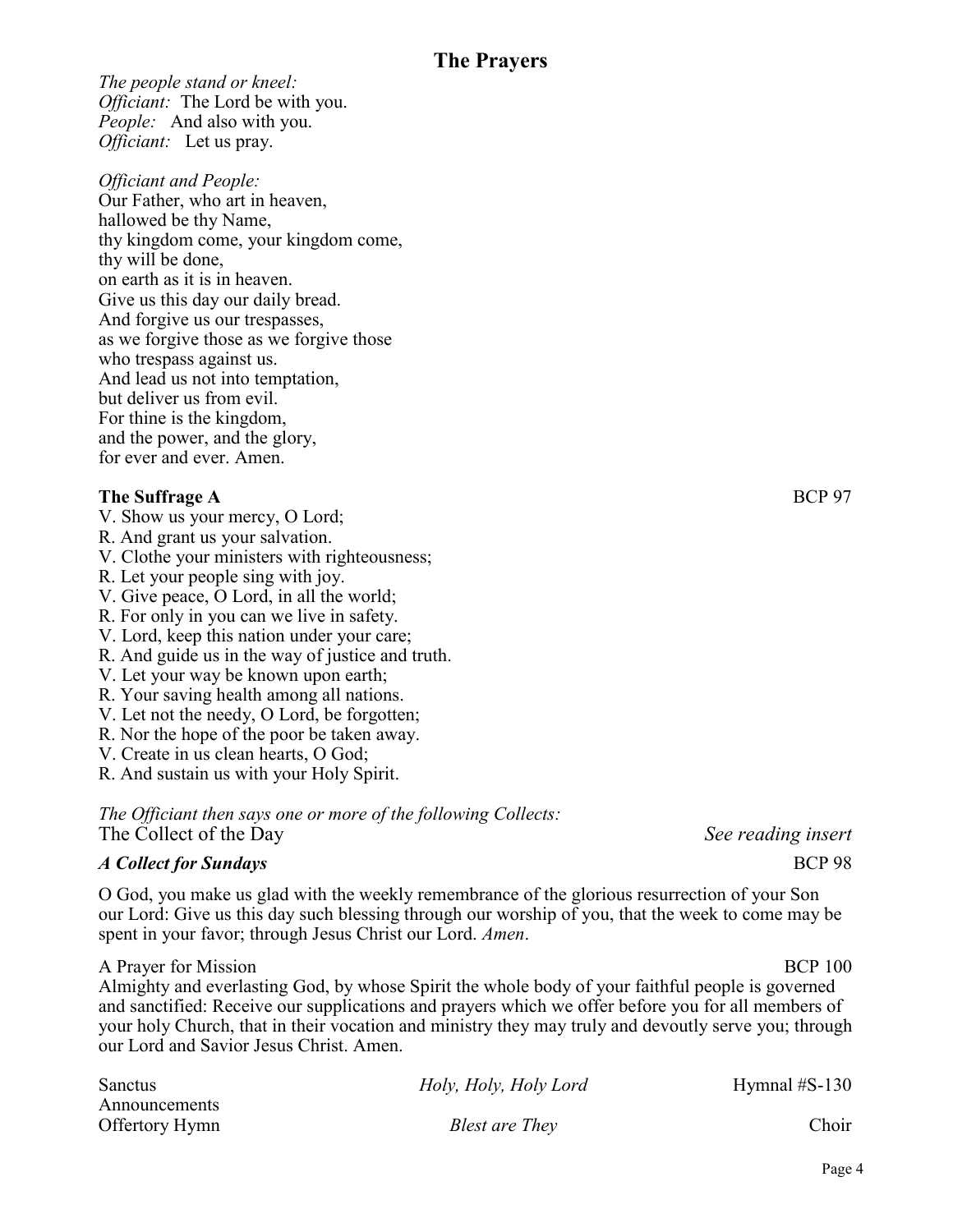### *Doxology Praise God from Whom All Blessings Flow* 400 Praise God from Whom All Blessings Flow. Praise Him, all creatures here below. Alleluia, Alleluia! Praise Him above, ye heavenly hosts. Praise Father, Son and Holy Ghost. Alleluia, Alleluia, Alleluia, Alleluia, Alleluia.

### **The General Thanksgiving** BCP 101

### *Officiant and People:*

Almighty God, Father of all mercies, we your unworthy servants give you humble thanks for all your goodness and loving-kindness to us and to all whom you have made. We bless you for our creation, preservation, and all the blessings of this life; but above all for your immeasurable love in the redemption of the world by our Lord Jesus Christ; for the means of grace, and for the hope of glory. And, we pray, give us such an awareness of your mercies, that with truly thankful hearts we may show forth your praise, not only with our lips, but in our lives, by giving upourselves to your service, and by walking before you in holiness and righteousness all our days; through Jesus Christ our Lord, to whom, with you and the Holy Spirit, be honor and glory throughout all ages. Amen.

### **A Prayer of St. Chrysostom** BCP 102

Almighty God, you have given us grace at this time with one accord to make our common supplication to you; and you have promised through your well-beloved Son that when two or three are gathered together in his Name you will be in the midst of them: Fulfill now, O Lord, our desires and petitions as may be best for us; granting us in this world knowledge of your truth, and in the age to come life everlasting. *Amen*.

Celebrant: Let us bless the Lord. *People:* Thanks be to God.

*The Officiant then may conclude with one of the following* **The Grace** BCP 102

The grace of our Lord Jesus Christ, and the love of God, and the fellowship of the Holy Spirit, be with us all evermore. *Amen*.

### **The Recessional Hymn** *Bind Us Together* Renew 292

**6th Sunday after The Epiphany February 13, 2022 7th Sunday after The Epiphany February 20, 2022** Lectors / Eucharistic Ministers | Lectors / Eucharistic Ministers 10:00 AM 1st Reading Jeremiah 17:5-10 Psalm 1 Earl Geis 10:00 AM 1st Reading Genesis 45:3-11, 15 Psalm 37:1-12, 41-42 Donna Hall EM 2<sup>nd</sup> Readings, Prayers, Chalice 1 Corinthians 15:12-20 Claire Smith Gospel: Luke 6:17-26 Sermon: Miles Hall, III EM 2<sup>nd</sup> Readings, Prayers, Chalice 1 Corinthians 15:35-38, 42-50 Bill Smith Gospel: Luke 6:27-38 Rev. Mitzi George Acolytes: Sr. Acolytes Vestry Person: Bill Smisth Ushers: John & Anne Breitenstein Altar Guild: Becky Rutledge Annie Reeves Ginnie Rotsch Acolytes: Sr. Acolytes Vestry Person: Arlene Howland Ushers: Don & Shirley Marshall Altar Guild: Bonnie Blanchard Anne Breitenstein Sherlon Jones Haley Morris

Flower Guild: Krispen Walker | Flower Guild: Delores Sterling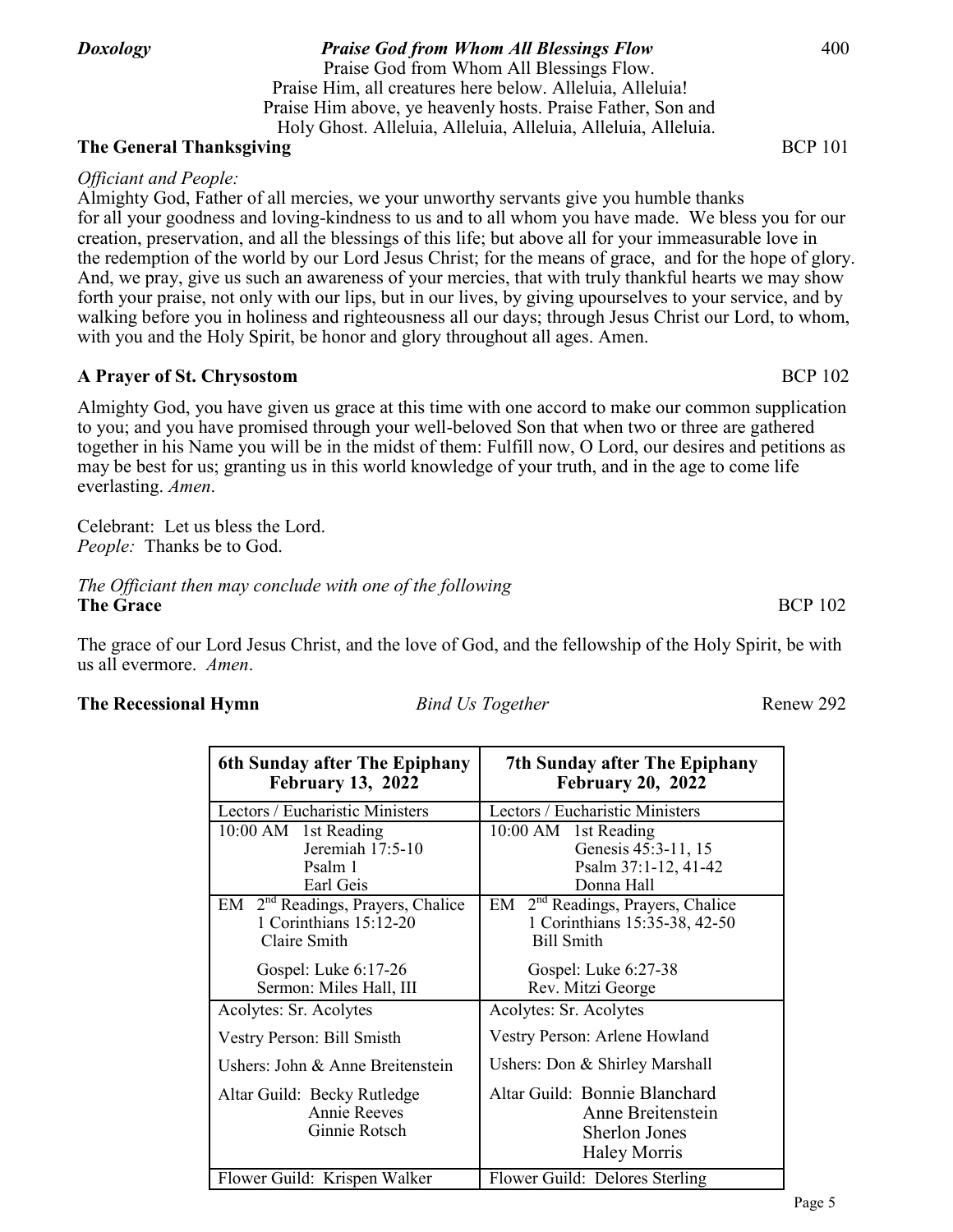# **St. Paul's Friends and Family Prayer List**

| Jay Todd Cleaver<br>Amanda Watt<br>Jenny Guth | Sabine Lamar<br>The Woodleys<br>Jerry and Petroula | <b>Sharon Childress</b><br>Becca Hagan<br><b>Bobbie Carson</b> | Debra Ball<br>Brian Engle<br>Rev. Cindy Engle |
|-----------------------------------------------|----------------------------------------------------|----------------------------------------------------------------|-----------------------------------------------|
| Cayden, Whitney and                           | Ruehlen                                            | David Silk                                                     | Jasper Richmond                               |
| Tyler Legrand                                 | <b>Timothy Ruehlen</b>                             | Robert Cheek                                                   | Justin Morvant                                |
| Cheryl Blanchard                              | Tom Freeland                                       | Samantha                                                       | Eloy Serenil                                  |
| Rosie Hurst                                   | Leona Fields                                       | <b>Ester Jeans</b>                                             | <b>Susie Bromley</b>                          |
| Charlie Pieper                                | David Haley                                        | Barbara Klein                                                  | <b>Walter Rotsch</b>                          |
| Kenric Marshall                               | Father Bob                                         | Chuck Knipp                                                    | Lin Odom                                      |
| Don Marshall                                  | <b>Betsy Phillips</b>                              | <b>Shawn Best</b>                                              | Melissa Riehle                                |

Prayers : All Military persons deployed in dangerous areas.

Pray for the people in Haiti, for all people suffering with a an illness and, Victims of Violence, Victims of natural disasters, City of Refuge, Schools, All Ministries of St. Paul's, All first responders, all medical personnel, and essential workers and the unemployed. Talbert Meadows, Thad and Regina. Tracy Underwood, Chris, Delores Cleaver, Sidney, Jacquie Pence, Casey D., Beth Holm, Joanne Price, June & Merrill Stringer & Dena, Kelly and John, Nancy Ellis, Cathy Tompkins, Ross, Deanna Davis, Matthew H., Alison Clary, Renee, Jennifer, Jill, Gabriel, Josie Walter, Margaret & Debbie Herrington, Charlotte Parker, Elizabeth, Kelly Clawson, Thomas Ray Manuel, Tim Fading , Brianna, Mary Guillot, Bette, Carol and Bruce Thornburgh, Nick Tullier, Tim Lawler, Melanie Maxie, Kay Gragg, Kay Stone, Yolanda, Mary Ann, Kim Keyser, Anne Hoffpauir, Janelle Ramsey, Erin Lawler, George Schroeder, Kathleen, Dominic Abshire, Ronnie and Margaret Sonnier, Barbara Richard, Tony Dallas, Steve Roger,, Anthony Sparacino, Marcia Sharp, Josephine Crew, Kenny Slaughter, Dave Shows, Sharon Debes, Mickie Davis

*Welcome New Visitors St. Paul's hopes you enjoyed your visit. Please sign the book in the back of the church with your name and email or address. Thank You for visiting St. Paul's Episcopal Church*

# **Happy Birthday**

| --- 1- 1- <i>-1</i>     |      |
|-------------------------|------|
| Rathburn, Mrs. Sue      | 2/01 |
| Journeay, Mr. James     | 2/01 |
| Perio, Madason Rea'Anne | 2/02 |
| Korham, Brice           | 2/13 |
| Quebodeux, Heather      | 2/14 |
| Quebodeux, Bay          | 2/16 |
| Zimmerman, Jeannie      | 2/17 |
| Weiss, Miss Lucy Alena  | 2/19 |
| Stanbrough, Erica       | 2/19 |
| Gilbeaux, Mr. Steven    | 2/21 |
| Gilbeaux, Miss Bailey   | 2/21 |
| Bromley, Chad           | 2/22 |
| Rutledge, Mr. David     | 2/24 |
| Bromley, Tammy          | 2/25 |
|                         |      |

## **Happy Anniversary**

Robert & Brandi Work 2/09

*The Flowers on the Altar are given In the Glory of God By St. Paul's Episcopal Church*

*We will start our Lenten Season on Ash Wednesday, March 2 at 5:30pm. A Time to Reflect* 

**Shield information is due February 15 Vestry Meeting is Wednesday February 16 at 6:00pm**

St. Paul's pledge envelopes are in the nartex. If you need some envelopes, please let the office know. I have some extras. Thank you!